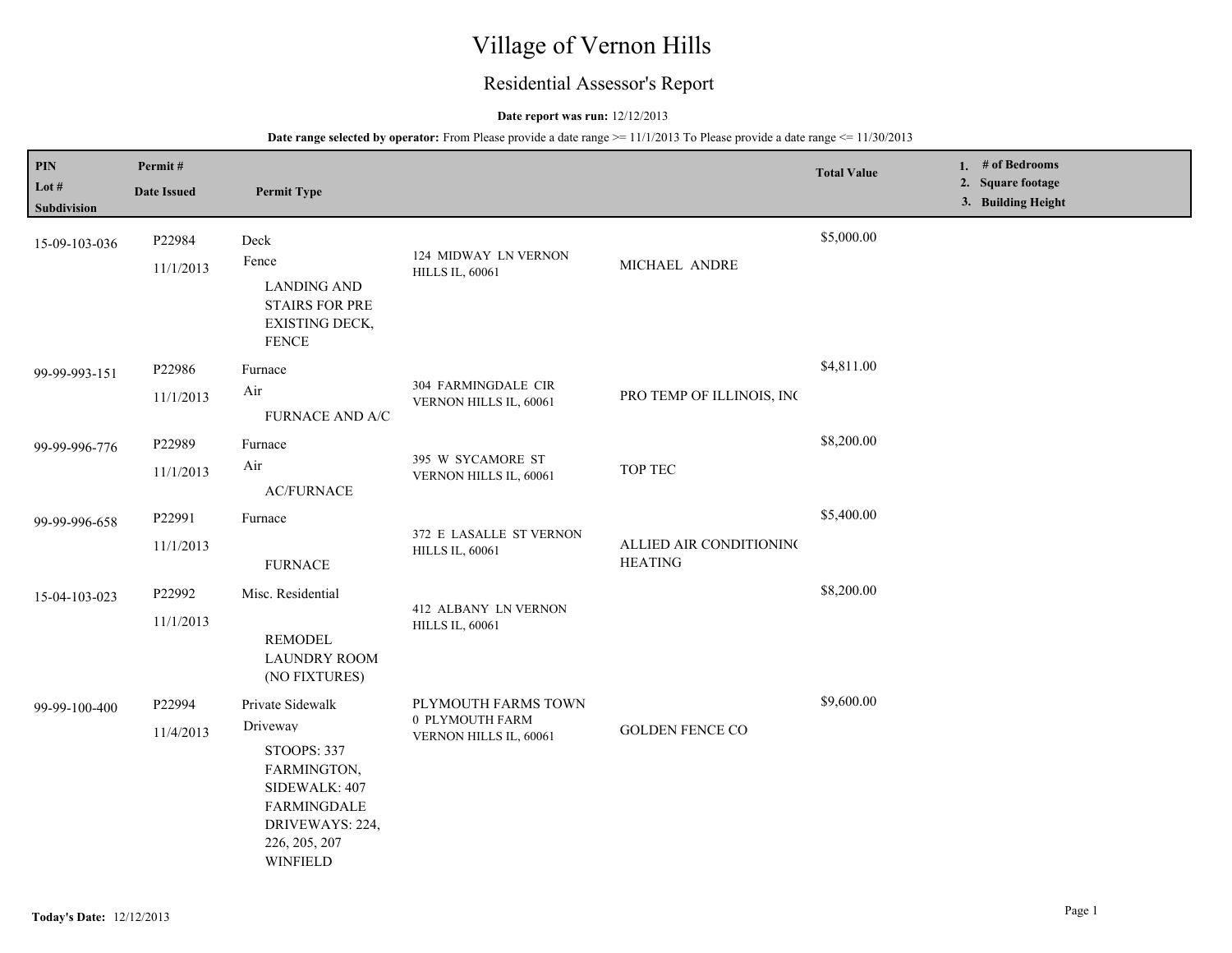| $\mathbf{PIN}$<br>Lot #<br>Subdivision                            | Permit#<br><b>Date Issued</b>   | <b>Permit Type</b>                                                                                                                                                                           |                                                                  |                              | <b>Total Value</b> | 1. # of Bedrooms<br>2. Square footage<br>3. Building Height |
|-------------------------------------------------------------------|---------------------------------|----------------------------------------------------------------------------------------------------------------------------------------------------------------------------------------------|------------------------------------------------------------------|------------------------------|--------------------|-------------------------------------------------------------|
| 99-99-100-400                                                     | P22995<br>11/4/2013             | Fence<br>FENCE AROUND<br>POOL (NEAR<br><b>FARMINGDALE</b><br>CIRCLE)                                                                                                                         | PLYMOUTH FARMS TOWN<br>0 PLYMOUTH FARM<br>VERNON HILLS IL, 60061 | <b>GOLDEN FENCE CO</b>       | \$15,000.00        | 3. 6.00                                                     |
| 99-99-996-806                                                     | P22996<br>11/4/2013             | Sewer Repair<br><b>SEWER REPAIR</b>                                                                                                                                                          | 1456 N BUTLER CT VERNON<br><b>HILLS IL, 60061</b>                | <b>J &amp; S PLUMBING</b>    | \$3,500.00         |                                                             |
| 15-08-104-065                                                     | P22997<br>11/4/2013             | Re-Roofing<br>Siding<br><b>REROOF AND</b><br><b>SIDING</b>                                                                                                                                   | 96 ALFRED CT VERNON<br><b>HILLS IL, 60061</b>                    | ADH IMPROVEMENT INC          | \$15,000.00        |                                                             |
| 99-00-000-397<br>LOT <sub>55</sub><br><b>AUGUSTA GREEN POD 14</b> | P22999<br>11/4/2013             | Misc. Residential<br><b>REMODEL</b><br><b>MASTER BTHRM:</b><br>REPLACE TUB,<br><b>ENLARGE</b><br>SHOWER,<br><b>REPLACE TWO</b><br><b>SINGLE VANITIES</b><br>WITH ONE<br><b>DOUBLE VANITY</b> | 329 E COLONIAL DR<br>VERNON HILLS IL, 60061                      | LOT 55<br>MODERN CONTRACTORS | \$15,485.00        |                                                             |
| 15-07-211-012                                                     | P <sub>23001</sub><br>11/5/2013 | Fence<br><b>FENCE</b><br>(REPLACING 3<br>POSTS AND MISC<br>BOARDS)                                                                                                                           | 826 SAUGATUCK TRL<br>VERNON HILLS IL, 60061                      | <b>DORIS K NAGEL</b>         | \$700.00           |                                                             |
| 15-04-310-008                                                     | P <sub>23002</sub><br>11/5/2013 | Furnace<br>Air<br>FURNACE AND A/C                                                                                                                                                            | 109 ANNAPOLIS DR<br>VERNON HILLS IL, 60061                       | MILLERS AREA HEATING         | \$8,190.00         |                                                             |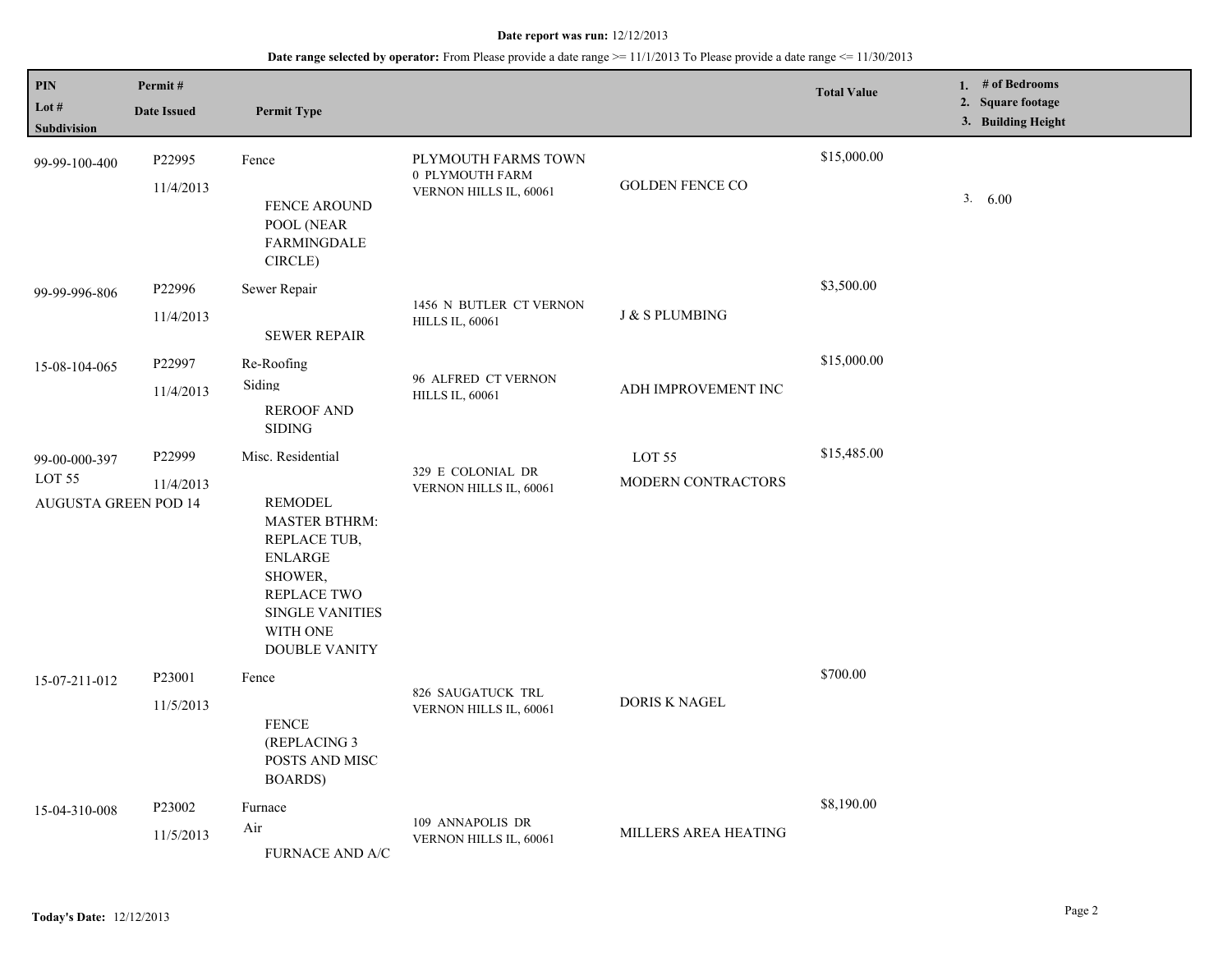## **Date range selected by operator:** From Please provide a date range >= 11/1/2013 To Please provide a date range <= 11/30/2013

| PIN<br>Lot #<br>Subdivision | Permit#<br><b>Date Issued</b>                 | <b>Permit Type</b>                                                   |                                                 |                             | <b>Total Value</b> | 1. # of Bedrooms<br>2. Square footage<br>3. Building Height |
|-----------------------------|-----------------------------------------------|----------------------------------------------------------------------|-------------------------------------------------|-----------------------------|--------------------|-------------------------------------------------------------|
| 99-99-996-145               | P23003                                        | Water Heater                                                         |                                                 |                             | \$569.00           |                                                             |
|                             | 11/5/2013                                     | <b>WATER HEATER</b>                                                  | 393 ASHWOOD CT VERNON<br><b>HILLS IL, 60061</b> | EWELINA LASKA               |                    |                                                             |
| 99-00-000-538               | P23004                                        | Water Heater                                                         |                                                 |                             | \$530.00           |                                                             |
|                             | 11/5/2013                                     | <b>WATER HATER</b>                                                   | 580 E HARVEY LAKE DR<br>VERNON HILLS IL, 60061  | <b>GLEN JAROL</b>           |                    |                                                             |
| 15-05-415-007               | P23008                                        | Re-Roofing                                                           |                                                 |                             | \$5,600.00         |                                                             |
|                             | 11/6/2013                                     | <b>REROOF</b>                                                        | 17 MONTEREY DR VERNON<br><b>HILLS IL, 60061</b> | <b>EMA BUILDERS (UNLTD)</b> |                    |                                                             |
| 99-99-995-027               | P23009                                        | Water Heater                                                         |                                                 |                             | \$574.00           |                                                             |
|                             | 11/6/2013                                     | <b>WATER HEATER</b>                                                  | 677 W SYCAMORE ST<br>VERNON HILLS IL, 60061     | TYRONE D QUINN              |                    |                                                             |
| 15-09-102-023               | P23010                                        | Re-Roofing                                                           | 109 MIDWAY LN VERNON<br><b>HILLS IL, 60061</b>  | AWM CONSTRUCTION            | \$4,350.00         |                                                             |
|                             | 11/7/2013                                     | <b>RE-ROOF</b>                                                       |                                                 |                             |                    |                                                             |
| 15-06-409-020               | P23013                                        | Siding/Soffit/Fascia                                                 |                                                 |                             | \$6,000.00         |                                                             |
|                             | 11/8/2013                                     | <b>SIDING</b>                                                        | 143 N FIORE PKWY<br>VERNON HILLS IL, 60061      | ROYAL CONSTRUCTION          |                    |                                                             |
| 15-05-204-011               | P23016                                        | Patio                                                                |                                                 |                             | \$7,000.00         |                                                             |
|                             | 11/8/2013                                     | PAVER PATIO                                                          | 208 ARCADIA CT VERNON<br><b>HILLS IL, 60061</b> | FINAL PHASE GROUP, INC.     |                    |                                                             |
| 15-06-402-024               | P23017                                        | Patio                                                                |                                                 |                             | \$13,150.00        |                                                             |
|                             | 11/8/2013                                     | PAVER PATIO                                                          | 1040 W DEARBORN LN<br>VERNON HILLS IL, 60061    | FINAL PHASE GROUP, INC.     |                    |                                                             |
| 15-04-101-041               | P23018                                        | Security System                                                      |                                                 |                             | \$535.00           |                                                             |
|                             | 11/8/2013<br><b>SECURITY</b><br><b>SYSTEM</b> | 417 LARCHMONT LN<br>ADT SECURITY SERVICES,<br>VERNON HILLS IL, 60061 |                                                 |                             |                    |                                                             |

L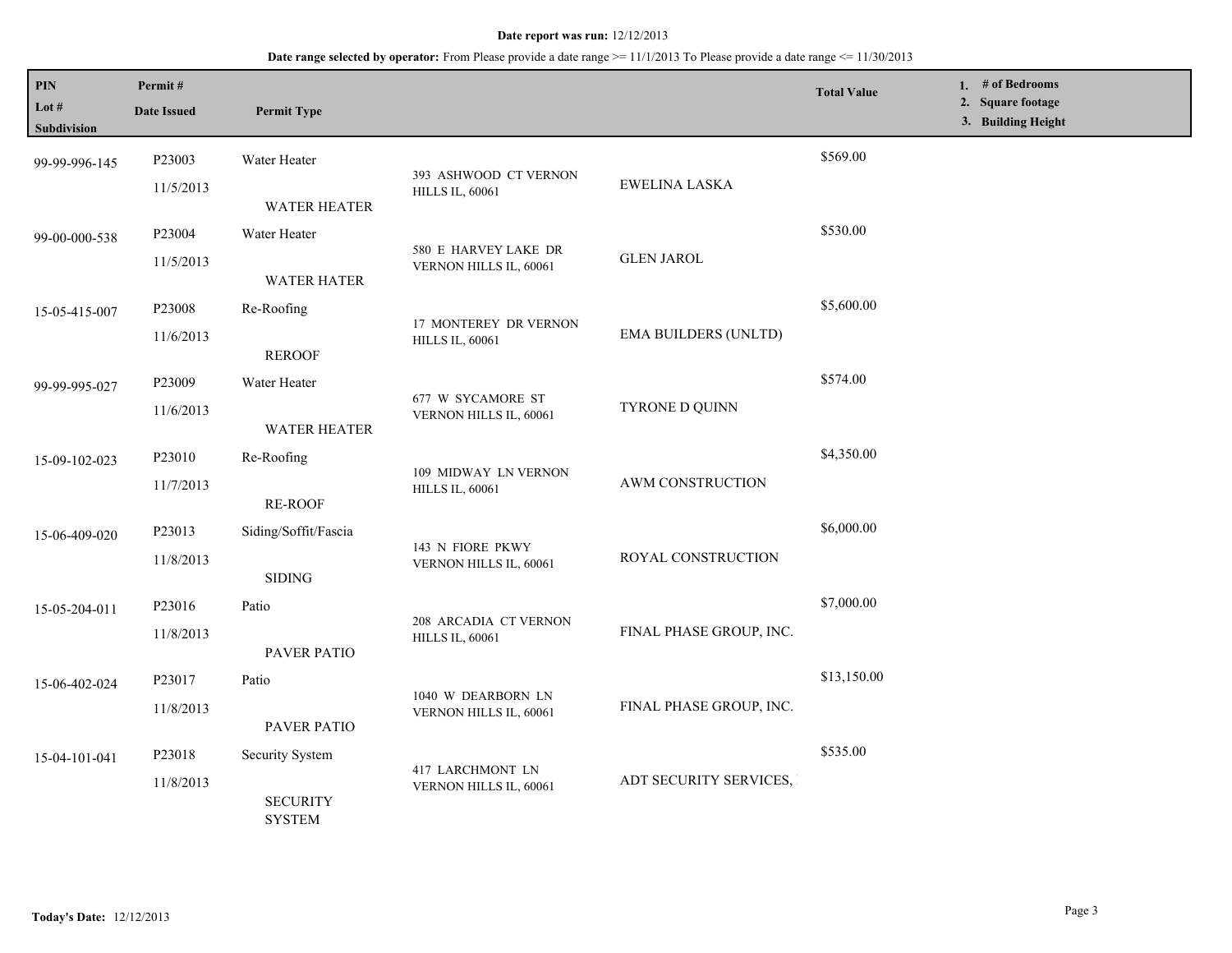| <b>PIN</b><br>Lot $#$<br>Subdivision | Permit#<br><b>Date Issued</b> | <b>Permit Type</b>                |                                           |                                       | <b>Total Value</b> | 1. # of Bedrooms<br>2. Square footage<br>3. Building Height |
|--------------------------------------|-------------------------------|-----------------------------------|-------------------------------------------|---------------------------------------|--------------------|-------------------------------------------------------------|
| 15-08-202-031                        | P23020                        | Water Heater                      | 103 TELEVISTA CT VERNON                   |                                       | \$700.00           |                                                             |
|                                      | 11/11/2013                    | <b>WATER HEATER</b>               | <b>HILLS IL, 60061</b>                    | ALL STAR PLUMBING                     |                    |                                                             |
| 15-06-403-018                        | P23021                        | Re-Roofing                        | 1140 W WARREN LN                          |                                       | \$7,500.00         |                                                             |
|                                      | 11/11/2013                    | <b>REROOF</b>                     | VERNON HILLS IL, 60061                    | ADVANCED ROOFING TEAI<br>CONSTRUCTION |                    |                                                             |
| 15-06-409-009                        | P23022                        | Misc. Residential                 | 251 N FIORE PKWY                          |                                       | \$23,914.00        |                                                             |
|                                      | 11/11/2013                    | <b>BATHROOM</b><br><b>REMODEL</b> | VERNON HILLS IL, 60061                    | PRO TEMP OF ILLINOIS, INC             |                    |                                                             |
| P23023<br>99-99-995-180              |                               | Misc. Residential                 | NEW CENTURY TOWN #1<br>82 COMMONWEALTH CT |                                       | \$91,463.00        |                                                             |
|                                      | 11/11/2013                    | <b>FIRE DAMAGE</b>                | VERNON HILLS IL, 60061                    | STERLING FIRE RESTORAT.               |                    |                                                             |
| 99-99-995-460                        | P23024                        | Misc. Residential                 | NEW CENTURY TOWN #1<br>90 COMMONWEALTH CT | STERLING FIRE RESTORAT.               | \$8,978.00         |                                                             |
|                                      | 11/11/2013                    | <b>FIRE DAMAGE</b>                | VERNON HILLS IL, 60061                    |                                       |                    |                                                             |
| 99-99-996-624                        | P23026                        | Furnace                           | 390 E RANNEY AV VERNON                    |                                       | \$2,000.00         |                                                             |
|                                      | 11/11/2013                    | <b>FURNACE</b>                    | <b>HILLS IL, 60061</b>                    | MEENAL SETHNA                         |                    |                                                             |
| 15-09-102-041                        | P23029                        | Misc. Residential                 | 145 MIDWAY LN VERNON                      |                                       | \$1,500.00         |                                                             |
|                                      | 11/12/2013                    | remodel bathroom                  | <b>HILLS IL, 60061</b>                    |                                       |                    |                                                             |
| 15-04-101-028                        | P23031                        | Fence                             | <b>10 WARRINGTON RD</b>                   |                                       | \$3,600.00         |                                                             |
|                                      | 11/12/2013                    | <b>FENCE</b>                      | VERNON HILLS IL, 60061                    | <b>MARILYN SAUER</b>                  |                    | 3. 5.00                                                     |
| 99-99-999-323                        | P <sub>23032</sub>            | Patio                             | 244 E BALTUSROL DR                        | NICOLE CARSON                         | \$2,500.00         |                                                             |
|                                      | 11/12/2013                    | PATIO REPAIR                      | VERNON HILLS IL, 60061                    |                                       |                    |                                                             |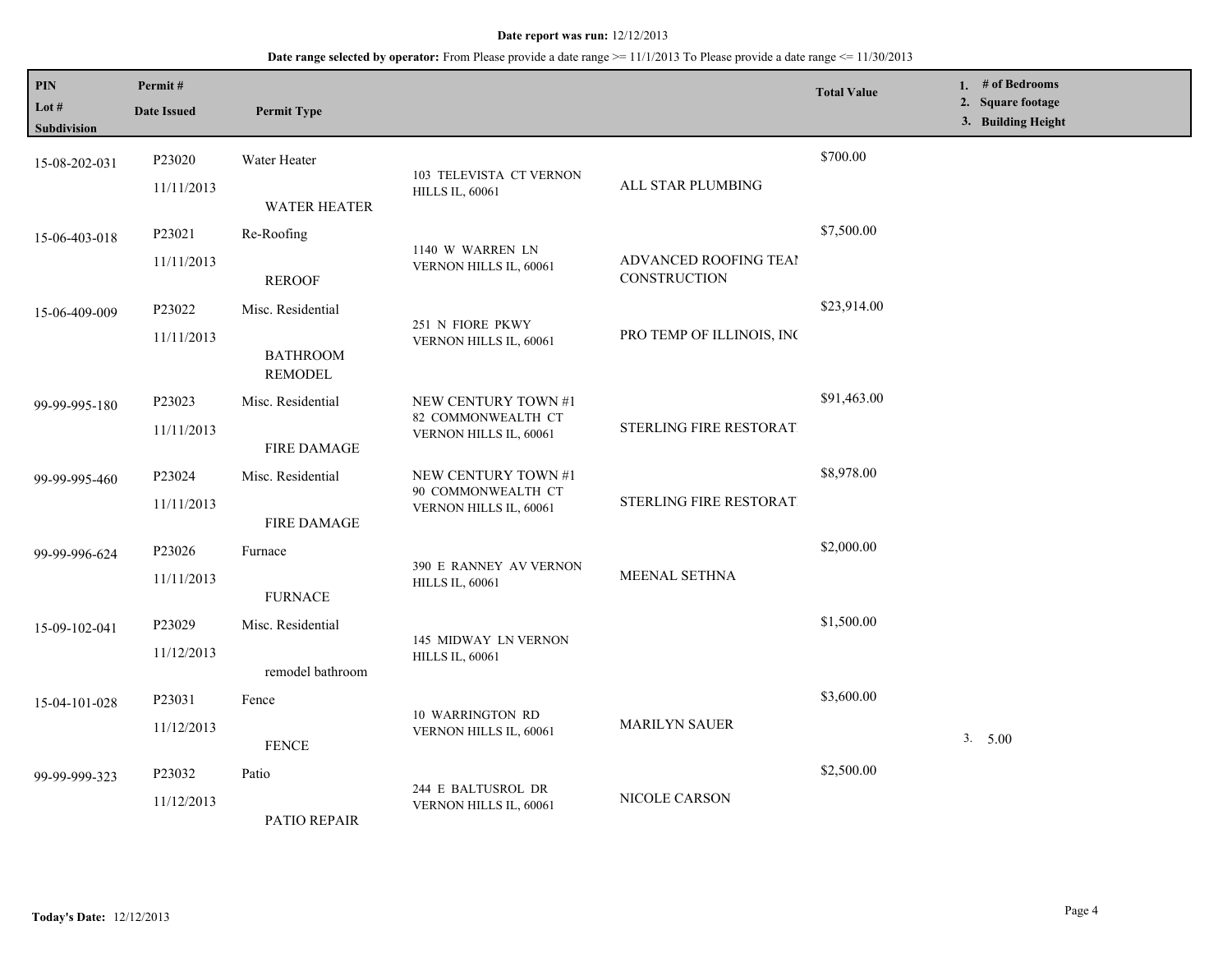| PIN<br>Lot $#$<br>Subdivision                        | Permit#<br><b>Date Issued</b>    | <b>Permit Type</b>                                                                                |                                                         |                                      | <b>Total Value</b> | 1. # of Bedrooms<br>2. Square footage<br>3. Building Height |
|------------------------------------------------------|----------------------------------|---------------------------------------------------------------------------------------------------|---------------------------------------------------------|--------------------------------------|--------------------|-------------------------------------------------------------|
| 15-09-108-009                                        | P23034<br>11/12/2013             | Misc. Residential<br><b>BASEMENT: NO</b><br><b>PLUMBING</b>                                       | 339 S OLD WOOD CT<br>VERNON HILLS IL, 60061             | THE SHAF GROUP                       | \$14,000.00        |                                                             |
| 15-04-303-016                                        | P23038<br>11/13/2013             | Furnace<br>Air<br>FURNACE AND A/C                                                                 | 313 ONWENTSIA RD<br>VERNON HILLS IL, 60061              | TOPTEC HEATING & COOLI<br><b>INC</b> | \$8,000.00         |                                                             |
| 15-08-106-030                                        | P23039<br>11/14/2013             | Driveway/Slab<br><b>DRIVEWAY</b>                                                                  | 212 E LAKESIDE DR<br>VERNON HILLS IL, 60061             | STONBRIT, LLC                        | \$1,500.00         |                                                             |
| 99-99-999-744<br>BLDG 3, #4<br><b>BAY TREE POD G</b> | P <sub>23040</sub><br>11/14/2013 | Furnace<br>Furnace                                                                                | 408 E BAY TREE CIR<br>VERNON HILLS IL, 60061            | BLDG 3,<br><b>FOUR SEASONS INC</b>   | \$3,000.00         |                                                             |
| 15-05-427-001                                        | P23041<br>11/14/2013             | Misc. Residential<br><b>BATHROOM</b><br><b>UPDATE: NO</b><br><b>ADDITIONAL</b><br><b>FIXTURES</b> | 8 ASPEN DR VERNON HILLS<br>IL, 60061                    | SEARS HOME IMPROVEMEI                | \$12,818.00        |                                                             |
| 99-99-994-495                                        | P23042<br>11/14/2013             | Misc. Residential<br><b>KITCHEN</b><br><b>REMODEL</b>                                             | <b>464 HARRISON CT VERNON</b><br><b>HILLS IL, 60061</b> | <b>SEARS HOME IMPROVEMEI</b>         | \$22,196.00        |                                                             |
| 99-00-000-078                                        | P23043<br>11/14/2013             | Misc. Commercial<br><b>CONSTRUCTION</b><br><b>TRAILER - THE</b><br>OAKS                           | 770 ROUTE 45 VERNON<br><b>HILLS IL, 60061</b>           | <b>KINZIE BUILDERS</b>               | \$5,000.00         |                                                             |
| 11-32-201-025                                        | P23045<br>11/15/2013             | Siding/Soffit/Fascia<br><b>SIDING</b>                                                             | 110 DICKINSON CT VERNON<br><b>HILLS IL, 60061</b>       | SENTRY RESTORATIONS, II<br>(LTD)     | \$5,529.00         |                                                             |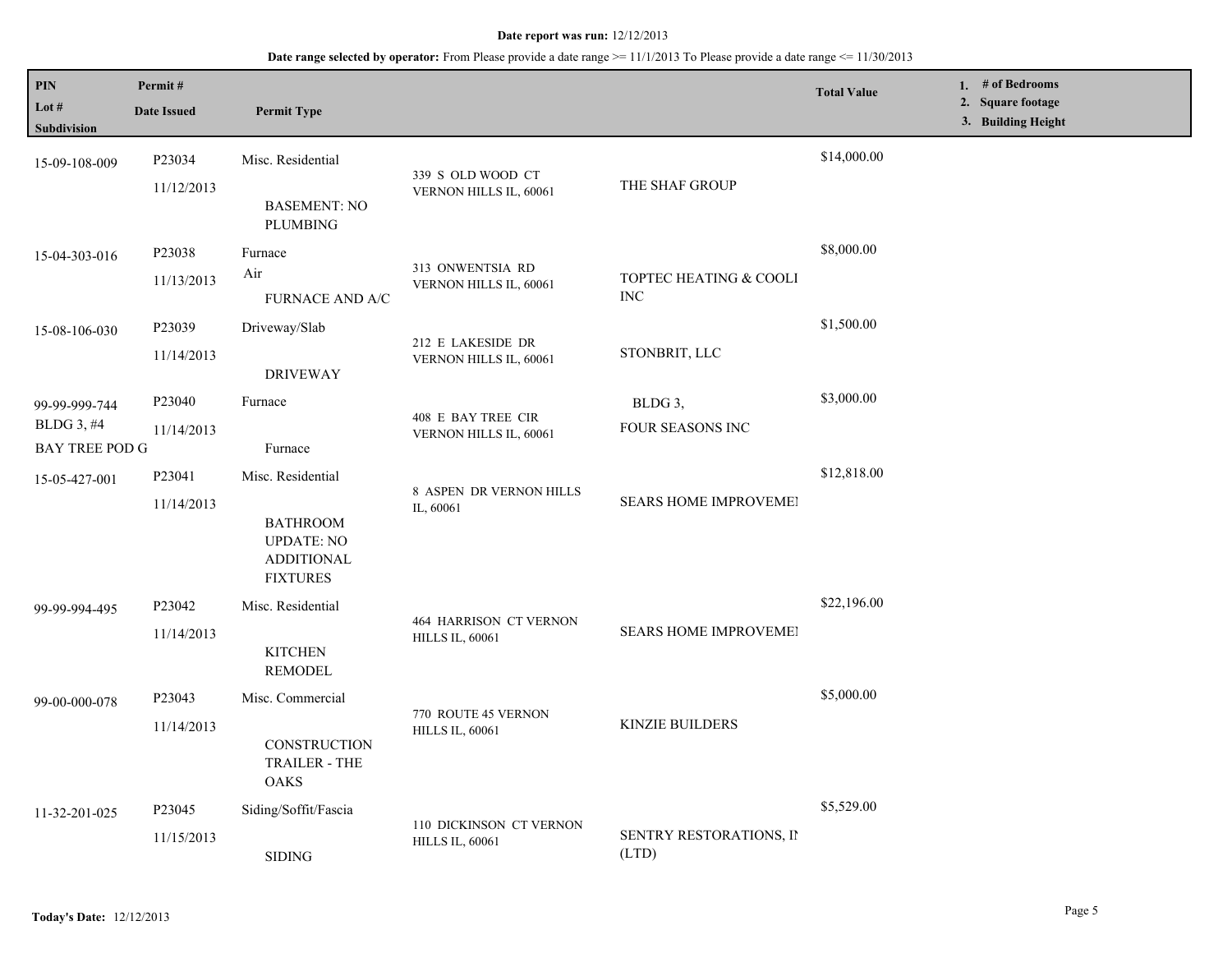| PIN<br>Lot #  | Permit#<br><b>Date Issued</b> | <b>Permit Type</b>                         |                                                   |                         | <b>Total Value</b> | 1. $#$ of Bedrooms<br>2. Square footage<br>3. Building Height |
|---------------|-------------------------------|--------------------------------------------|---------------------------------------------------|-------------------------|--------------------|---------------------------------------------------------------|
| Subdivision   |                               |                                            |                                                   |                         |                    |                                                               |
| 11-32-201-030 | P23046                        | Siding/Soffit/Fascia                       |                                                   |                         | \$8,846.00         |                                                               |
|               | 11/15/2013                    |                                            | 101 DICKINSON CT VERNON<br><b>HILLS IL, 60061</b> | SENTRY RESTORATIONS, II |                    |                                                               |
|               |                               | <b>SIDING</b>                              |                                                   | (LTD)                   |                    |                                                               |
| 15-09-102-029 | P23047                        | Misc. Electrical                           |                                                   |                         | \$1,068.00         |                                                               |
|               | 11/15/2013                    |                                            | 121 MIDWAY LN VERNON<br><b>HILLS IL, 60061</b>    | HUCKER ELECTRIC CO      |                    |                                                               |
|               |                               | MISC ELEC                                  |                                                   |                         |                    |                                                               |
|               |                               | REPAIRS, OTC PER<br>$\mathrm{C}\mathrm{K}$ |                                                   |                         |                    |                                                               |
|               |                               |                                            |                                                   |                         | \$100.00           |                                                               |
| 15-07-209-029 | P23048                        | Security System                            | 1095 W PINE MEADOW CT                             |                         |                    |                                                               |
|               | 11/15/2013                    | <b>SECURITY</b>                            | VERNON HILLS IL, 60061                            | <b>DANIEL BAKER</b>     |                    |                                                               |
|               |                               | <b>SYSTEM</b>                              |                                                   |                         |                    |                                                               |
| 99-99-996-806 | P <sub>23049</sub>            | 1 & 2 Family Alteration                    |                                                   |                         | \$49,500.00        |                                                               |
|               | 11/15/2013                    |                                            | 1456 N BUTLER CT VERNON                           | MADDOCK CONSTRUCTION    |                    |                                                               |
|               |                               | <b>ADDING</b>                              | <b>HILLS IL, 60061</b>                            |                         |                    |                                                               |
|               |                               | <b>BEDROOM IN</b>                          |                                                   |                         |                    |                                                               |
|               |                               | <b>ATTIC SPACE</b><br><b>OVER GARAGE</b>   |                                                   |                         |                    |                                                               |
|               | P23052                        | Re-Roofing                                 |                                                   |                         | \$4,250.00         |                                                               |
| 15-08-210-001 |                               |                                            | 201 DEERPATH DR VERNON                            | SHAKE'S ROOFING AND SIL |                    |                                                               |
|               | 11/18/2013                    | <b>REROOF</b>                              | <b>HILLS IL, 60061</b>                            |                         |                    |                                                               |
|               | P23053                        | Water Heater                               |                                                   |                         | \$1,000.00         |                                                               |
| 15-09-101-010 | 11/18/2013                    |                                            | 102 DEERPATH DR VERNON                            | PATTI DEROW             |                    |                                                               |
|               |                               | <b>WATER HEATER</b>                        | <b>HILLS IL, 60061</b>                            |                         |                    |                                                               |
| 99-99-996-660 | P23054                        | Fence                                      |                                                   |                         | \$1,900.00         |                                                               |
|               | 11/18/2013                    |                                            | 384 E LASALLE ST VERNON                           | <b>BRIAN BRENNER</b>    |                    |                                                               |
|               |                               | <b>FENCE</b>                               | <b>HILLS IL, 60061</b>                            |                         |                    | 3.4.00                                                        |
|               | P <sub>23055</sub>            | Furnace                                    |                                                   |                         | \$9,795.00         |                                                               |
| 15-09-110-026 |                               | Air                                        | 217 S BROOK HILL LN                               | TOPTEC HEATING & COOLI  |                    |                                                               |
|               | 11/18/2013                    | FURNACE AND A/C                            | VERNON HILLS IL, 60061                            | <b>INC</b>              |                    |                                                               |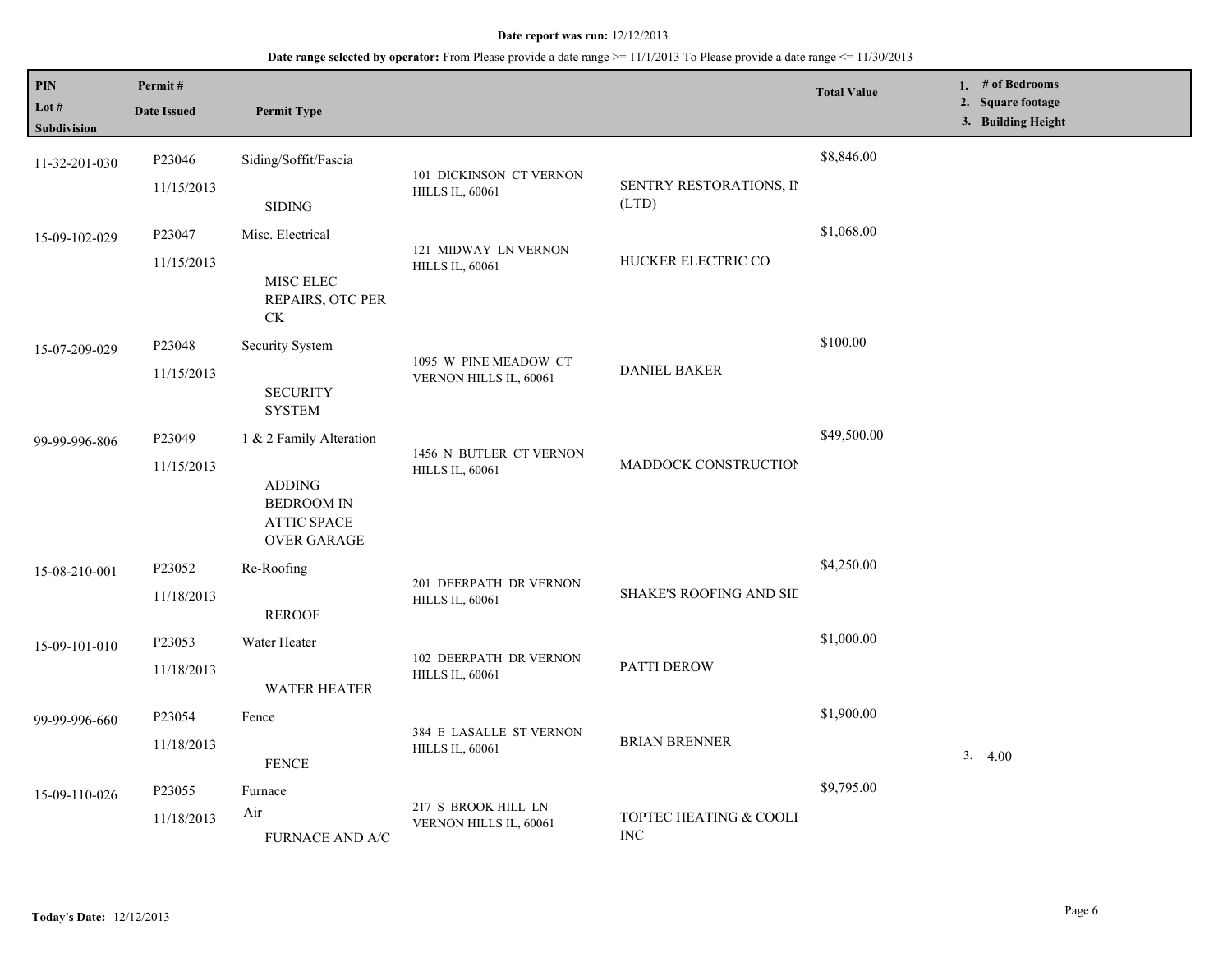| PIN<br>Lot $#$<br>Subdivision                  | Permit#<br><b>Date Issued</b> | <b>Permit Type</b>                                                                                            |                                                 |                                     | <b>Total Value</b> | 1. $#$ of Bedrooms<br>2. Square footage<br>3. Building Height |
|------------------------------------------------|-------------------------------|---------------------------------------------------------------------------------------------------------------|-------------------------------------------------|-------------------------------------|--------------------|---------------------------------------------------------------|
| 15-06-409-020                                  | P23056<br>11/18/2013          | Re-Roofing<br><b>REROOF</b>                                                                                   | 143 N FIORE PKWY<br>VERNON HILLS IL, 60061      | ROYAL CONSTRUCTION                  | \$7,000.00         |                                                               |
| 99-00-000-602<br>$18-3$<br><b>SADDLE BROOK</b> | P23057<br>11/18/2013          | Furnace<br>${\hbox{FURNACE}}$                                                                                 | 599 E SADDLE BROOK LN<br>VERNON HILLS IL, 60061 | $18-3$<br><b>ENVY HOME SERVICES</b> | \$3,306.00         |                                                               |
| 99-99-101-677<br>THE OAKS                      | P23058<br>11/18/2013          | Multi-Family New<br>TOWNHOME: UNIT<br>H, 3BR, 2.5 BTH<br><b>FOUNDATION</b><br><b>ONLY ISSUED</b><br>11/18/13  | 713 THORNAPPLE CT<br>VERNON HILLS IL, 60061     | <b>KINZIE BUILDERS</b>              | \$140,400.00       | 3.0<br>1,800.00<br>2.<br>3.<br>28.00                          |
| 99-99-101-678<br>THE OAKS                      | P23059<br>11/18/2013          | Multi-Family New<br>TOWNHOME: UNIT<br>G: 2BR, 2.5 BTH<br><b>FOUNDATION</b><br><b>ONLY ISSUED</b><br>11/18/13  | 715 THORNAPPLE CT<br>VERNON HILLS IL, 60061     | KINZIE BUILDERS                     | \$115,986.00       | $2.0\,$<br>1,487.00<br>2.<br>3. 28.00                         |
| 99-99-101-679<br>THE OAKS                      | P23060<br>11/18/2013          | Multi-Family New<br>TOWNHOME: UNIT<br>G: 2 BR, 2.5 BTH<br><b>FOUNDATION</b><br><b>ONLY ISSUED</b><br>11/18/13 | 717 THORNAPPLE CT<br>VERNON HILLS IL, 60061     | <b>KINZIE BUILDERS</b>              | \$115,986.00       | $2.0\,$<br>2.<br>1,487.00<br>3. 28.00                         |
| 99-99-101-680<br>THE OAKS                      | P23061<br>11/18/2013          | Multi-Family New<br>TOWNHOME: UNIT<br>G: 2 BR, 2.5 BTH<br><b>FOUNDATION</b><br><b>ONLY ISSUED</b><br>11/18/13 | 719 THORNAPPLE CT<br>VERNON HILLS IL, 60061     | <b>KINZIE BUILDERS</b>              | \$115,986.00       | $2.0\,$<br>2. $1,487.00$<br>3. 28.00                          |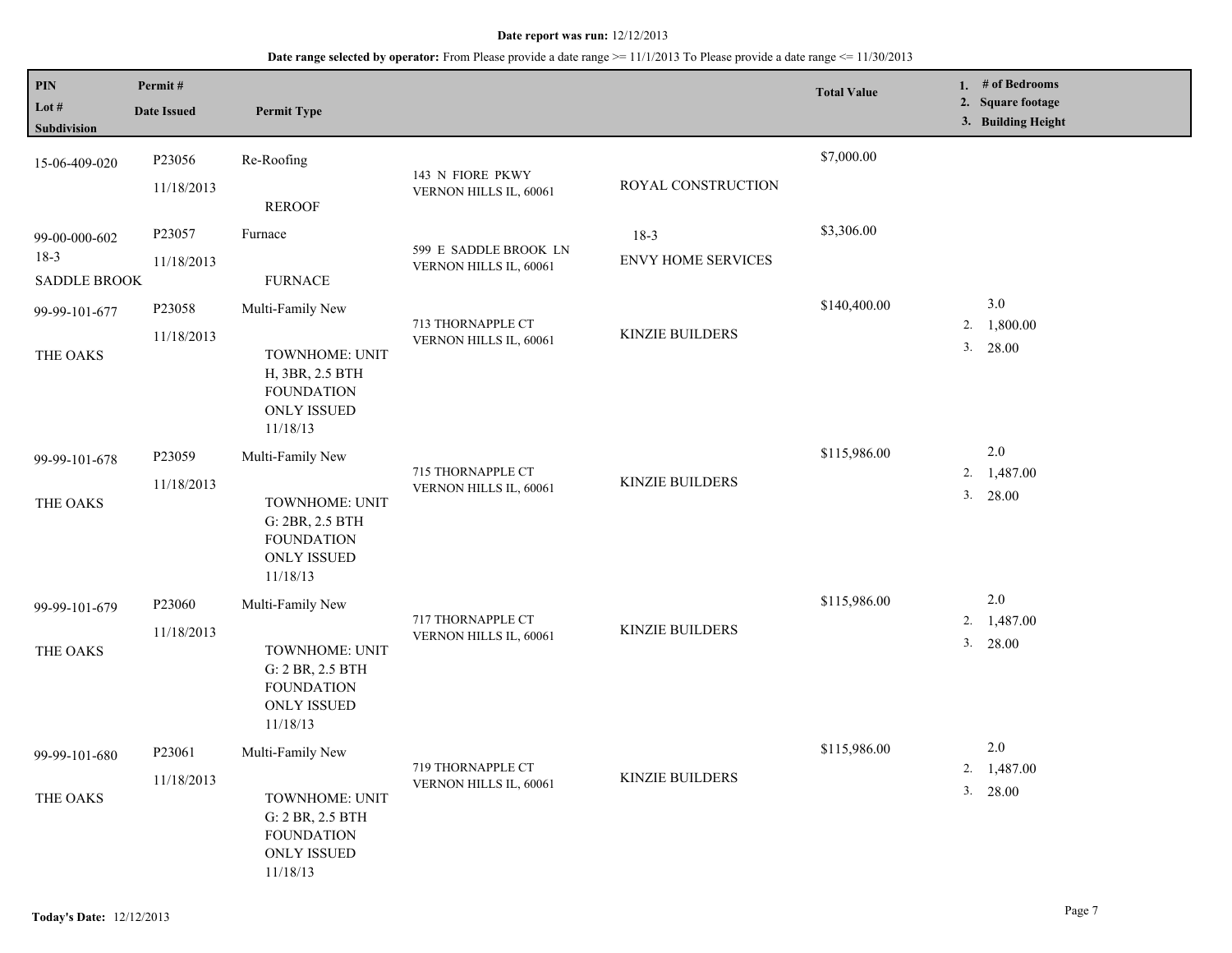| PIN                  | Permit#              |                                                                                                         |                                                |                                                | <b>Total Value</b> |    | 1. $#$ of Bedrooms                      |
|----------------------|----------------------|---------------------------------------------------------------------------------------------------------|------------------------------------------------|------------------------------------------------|--------------------|----|-----------------------------------------|
| Lot #<br>Subdivision | <b>Date Issued</b>   | <b>Permit Type</b>                                                                                      |                                                |                                                |                    |    | 2. Square footage<br>3. Building Height |
| 99-99-101-681        | P23062<br>11/18/2013 | Multi-Family New                                                                                        | 721 THORNAPPLE CT<br>VERNON HILLS IL, 60061    | <b>KINZIE BUILDERS</b>                         | \$115,986.00       |    | 2.0<br>2. 1,487.00                      |
| THE OAKS             |                      | TOWNHOME: UNIT<br>G: 2 BR, 2.5 BTHS<br><b>FOUNDATION</b><br><b>ONLY ISSUED</b><br>11/18/13              |                                                |                                                |                    | 3. | 28.00                                   |
| 99-99-101-682        | P23063               | Multi-Family New                                                                                        |                                                |                                                | \$140,400.00       |    | 3.0                                     |
|                      | 11/18/2013           |                                                                                                         | 723 THORNAPPLE CT<br>VERNON HILLS IL, 60061    | <b>KINZIE BUILDERS</b>                         |                    | 2. | 1,800.00                                |
| THE OAKS             |                      | TOWNHOME: UNIT<br>H: 3 BR, 2.5 BTHS<br><b>FOUNDATION</b><br><b>ONLY ISSUED</b><br>11/18/13              |                                                |                                                |                    | 3. | 28.00                                   |
| 99-99-995-520        | P23064               | Furnace                                                                                                 |                                                |                                                | \$8,865.00         |    |                                         |
|                      | 11/19/2013           | Air<br><b>FURNACE AND A/C</b>                                                                           | 92 E DEPOT ST VERNON<br><b>HILLS IL, 60061</b> | ARS OF ILLINOIS (AMERICA<br><b>RESIDENTIAL</b> |                    |    |                                         |
| 15-05-405-001        | P <sub>23065</sub>   | Fence                                                                                                   |                                                |                                                | \$1,360.00         |    |                                         |
|                      | 11/19/2013           | 44' FENCE                                                                                               | 240 ALEXANDRIA DR<br>VERNON HILLS IL, 60061    | RICHARD D GILREATH                             |                    | 3. | 6.00                                    |
| 11-32-411-002        | P23067               | Misc. Residential                                                                                       |                                                |                                                | \$8,000.00         |    |                                         |
|                      | 11/19/2013           | <b>REMOVE REPLACE</b><br>TOILET, TUB,<br>SHOWER VALVE,<br>TUB DRAIN &<br>CONVERSION TO<br><b>SHOWER</b> | 1032 CUMBERLAND CT<br>VERNON HILLS IL, 60061   | ABSOLUTE CONSTRUCTION                          |                    |    |                                         |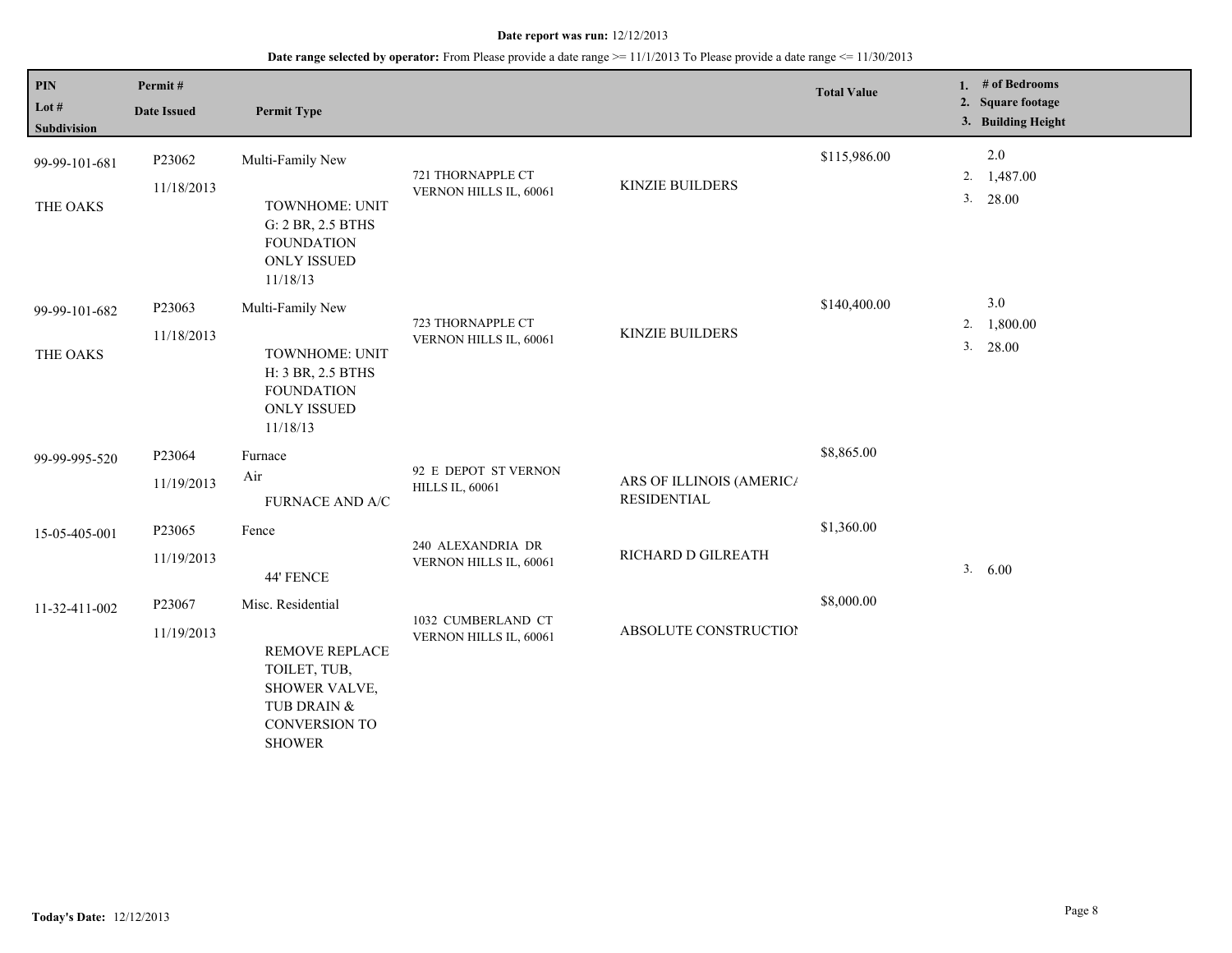| PIN<br>Lot $#$<br><b>Subdivision</b> | Permit#<br><b>Date Issued</b> | <b>Permit Type</b>                                                                                                                                                                                                 |                                                                         |                         | <b>Total Value</b> | 1. # of Bedrooms<br>2. Square footage<br>3. Building Height |
|--------------------------------------|-------------------------------|--------------------------------------------------------------------------------------------------------------------------------------------------------------------------------------------------------------------|-------------------------------------------------------------------------|-------------------------|--------------------|-------------------------------------------------------------|
| 99-99-994-873                        | P23068<br>11/19/2013          | Misc. Residential<br><b>BASEMENT:</b><br><b>UPDATE EXISTING</b><br><b>BATH</b><br>(CONVERTING<br><b>SHOWER TO</b><br>TUB), REPLACE<br>DROP CEILING<br>WITH DRYWALL,                                                | 602 W CROOKED STICK CT<br>VERNON HILLS IL, 60061                        | SUPERIOR CORP OF ILLINO | \$7,900.00         |                                                             |
| 15-05-424-004                        | P23070<br>11/19/2013          | ADD ELECTRICAL<br>Re-Roofing<br><b>RE-ROOF</b>                                                                                                                                                                     | 334 ALBERT DR VERNON<br><b>HILLS IL, 60061</b>                          | ARNULFO SERVIN          | \$2,200.00         |                                                             |
| 99-99-101-646<br>THE OAKS            | P23072<br>11/20/2013          | Multi-Family New<br>32 UNIT<br><b>APARTMENT</b><br>BLDG: 22 - 1 BR;<br>$10 - 2$ BR<br>(QTY/MODEL: 4<br>A'S, 12 B'S, 2 C'S, 4<br>D'S, 6 E'S, 4 F'S)<br><b>FOUNDATION</b><br><b>ONLY PERMIT</b><br>ISSUED 11/20/2013 | THE OAKS APARTMENTS<br>107 OAK LEAF LN VERNON<br><b>HILLS IL, 60061</b> | <b>KINZIE BUILDERS</b>  | \$2,890,000.00     | 42.0<br>3. 30.83                                            |
| 15-08-111-001                        | P23073<br>11/20/2013          | Fence<br><b>FENCE</b>                                                                                                                                                                                              | 603 CHERRY VALLEY RD<br>VERNON HILLS IL, 60061                          | LEA HOLCOMB             | \$5,600.00         | 3.4.00                                                      |
| 99-99-994-739                        | P23077<br>11/20/2013          | Fence<br><b>FENCE</b>                                                                                                                                                                                              | 539 S SUPERIOR ST<br>VERNON HILLS IL, 60061                             | <b>ARTEAGA FENCE</b>    | \$1,685.00         | 3.4.00                                                      |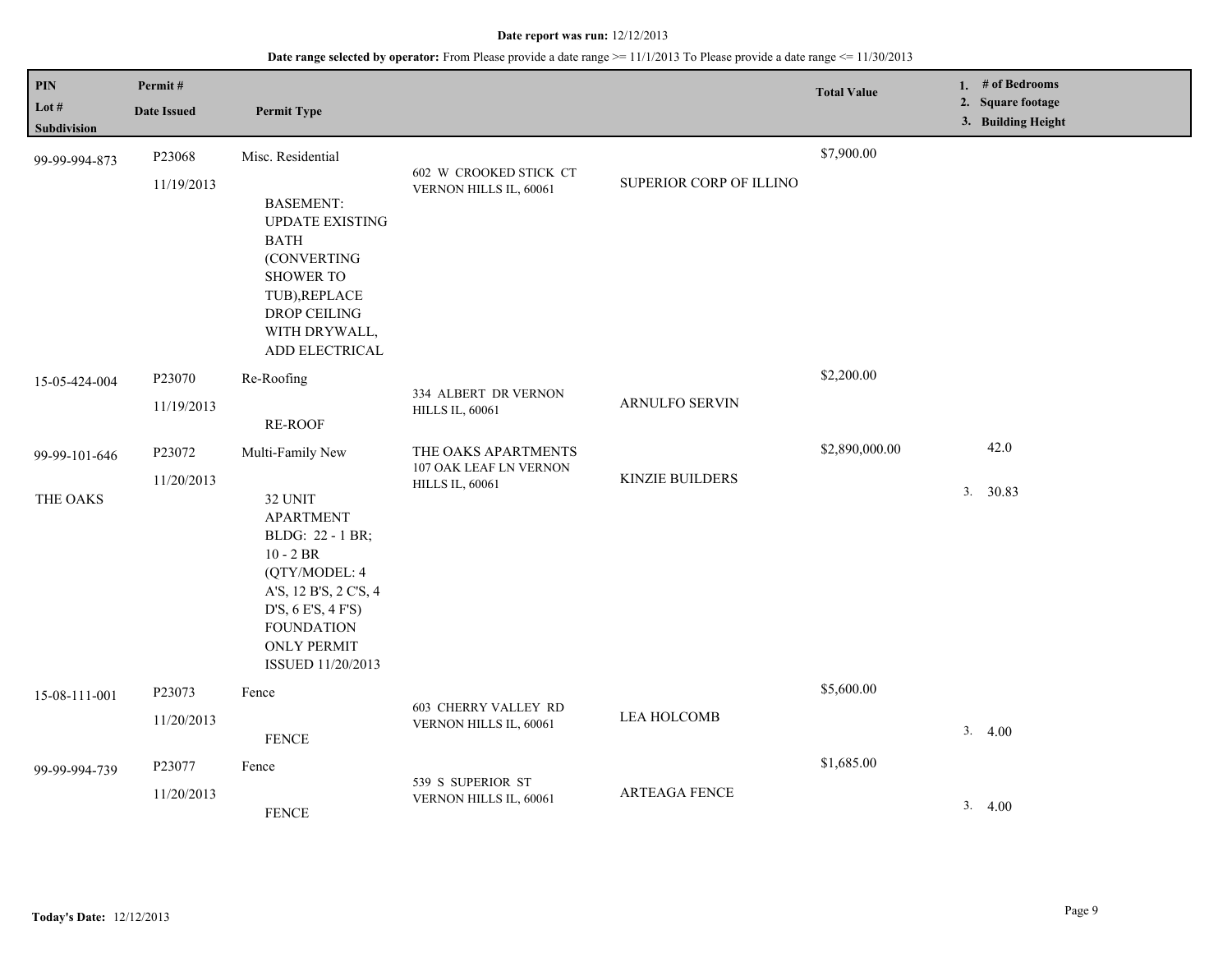| PIN<br>Lot $#$<br>Subdivision                 | Permit#<br><b>Date Issued</b>    | <b>Permit Type</b>                                                                                                                                                                                                                        |                                                                         |                                  | <b>Total Value</b> | 1. $#$ of Bedrooms<br>2. Square footage<br>3. Building Height |
|-----------------------------------------------|----------------------------------|-------------------------------------------------------------------------------------------------------------------------------------------------------------------------------------------------------------------------------------------|-------------------------------------------------------------------------|----------------------------------|--------------------|---------------------------------------------------------------|
| 11-29-207-004<br>49<br><b>GREGG'S LANDING</b> | P23080<br>11/22/2013             | Misc. Residential<br><b>BASEMENT</b><br>REMODEL W/FULL<br><b>BATH 3 FIXTURES;</b><br><b>CONVERT</b><br>PARTIAL OPEN<br>2ND FLOOR SPACE<br><b>INTO BR4</b><br>(**REVISED PLANS<br><b>CAME IN PRIOR TO</b><br>PERMITTING, IN<br>FOR REVIEW) | 2381 N SARAZEN DR<br>VERNON HILLS IL, 60061                             | 9<br>49<br>TAINOR ASSOCIATES LTD | \$28,000.00        |                                                               |
| 15-04-303-036                                 | P23081<br>11/21/2013             | Furnace<br><b>FURNACE</b>                                                                                                                                                                                                                 | 1 CASTLEGATE CT VERNON<br><b>HILLS IL, 60061</b>                        | <b>FOUR SEASONS INC</b>          | \$5,410.00         |                                                               |
| 15-04-303-070                                 | P23088<br>11/22/2013             | Sewer Repair<br><b>SEWER REPAIR</b>                                                                                                                                                                                                       | 113 BIRMINGHAM PL<br>VERNON HILLS IL, 60061                             | RICHARD EMERY                    | \$1,200.00         |                                                               |
| 15-06-401-052                                 | P23091<br>11/25/2013             | Misc. Residential<br><b>BASEMENT</b><br><b>REMODEL (NO</b><br>PLUMBING)                                                                                                                                                                   | 308 N SOUTHFIELD DR<br>VERNON HILLS IL, 60061                           |                                  | \$15,000.00        |                                                               |
| 99-99-101-647<br>THE OAKS                     | P <sub>23095</sub><br>11/25/2013 | Multi-Family New<br>32 UNIT APT BLD:<br>22 - 1 BR; 10 - 2 BR<br>(UNIT COUNT: 4<br>A'S, 12 B'S, 2 C'S, 4<br>D'S, 6 E'S, 4 F'S)<br><b>FOUNDATION</b><br><b>ONLY ISSUED</b>                                                                  | THE OAKS APARTMENTS<br>111 OAK LEAF LN VERNON<br><b>HILLS IL, 60061</b> | KINZIE BUILDERS                  | \$2,890,000.00     | 42.0<br>3. 30.83                                              |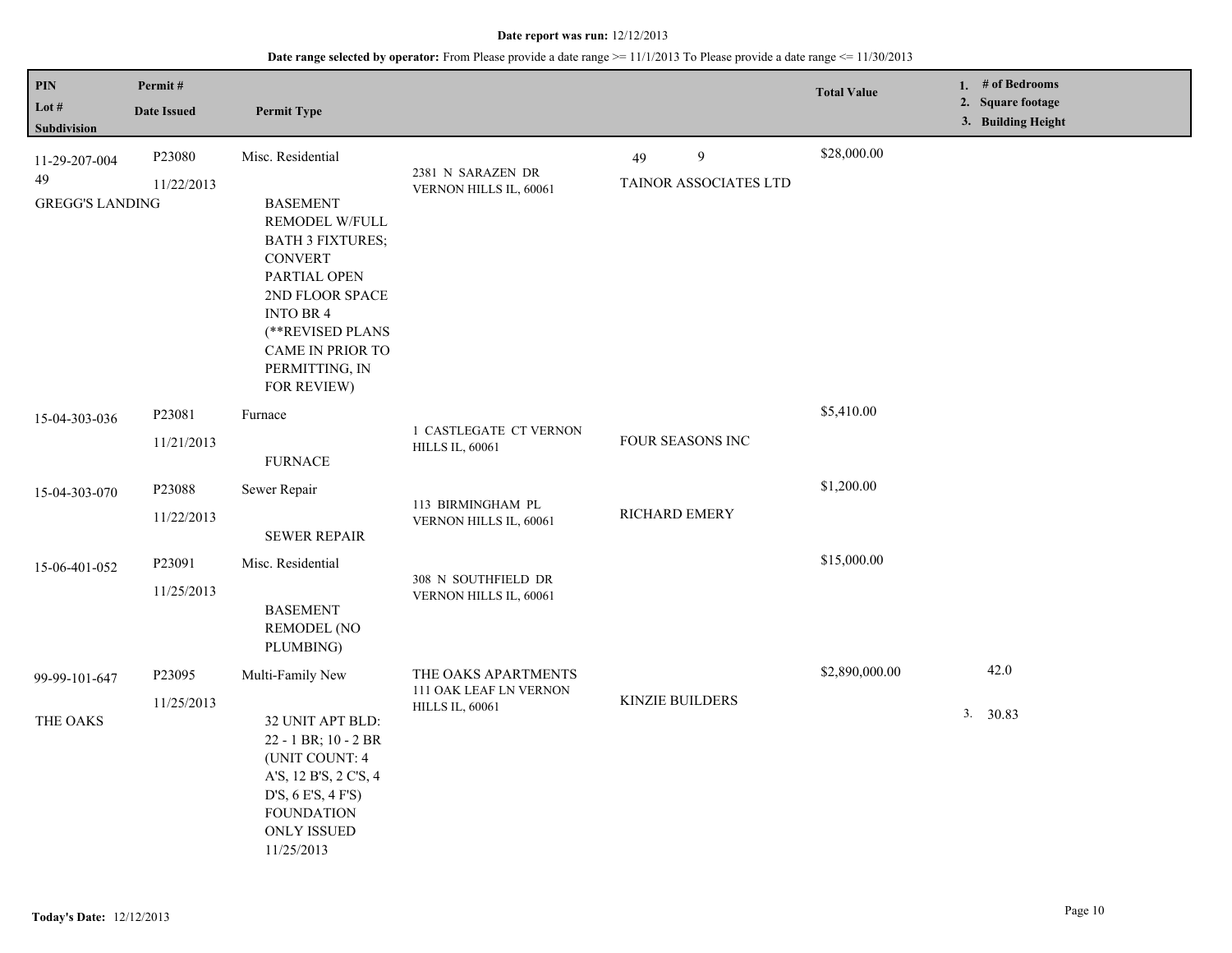| $\overline{PIN}$<br>Lot $#$<br>Subdivision | Permit#<br><b>Date Issued</b> | <b>Permit Type</b>                                                                                        |                                              |                        | <b>Total Value</b> | 1. # of Bedrooms<br>2. Square footage<br>3. Building Height |
|--------------------------------------------|-------------------------------|-----------------------------------------------------------------------------------------------------------|----------------------------------------------|------------------------|--------------------|-------------------------------------------------------------|
| 99-99-101-640                              | P23096                        | Multi-Family New                                                                                          | THE OAKS APARTMENTS                          |                        | \$2,890,000.00     | 42.0                                                        |
| THE OAKS                                   | 11/25/2013                    | 32 UNIT APT<br>BLDG: 22-1BR;<br>10-2 BR<br>(UNIT COUNTS: 4<br>A'S, 12 B'S, 2 C'S, 4<br>D'S, 6 E'S, 4 F'S) | 801 HEDGE MAPLE DR<br>VERNON HILLS IL, 60061 | <b>KINZIE BUILDERS</b> |                    | 3. 30.83                                                    |
|                                            |                               | <b>FOUNDATION</b><br><b>ONLY ISSUED</b><br>11/25/2013                                                     |                                              |                        |                    |                                                             |
| 99-99-101-671                              | P23097                        | Multi-Family New                                                                                          |                                              |                        | \$140,400.00       | 3.0                                                         |
|                                            | 11/25/2013                    |                                                                                                           | 701 THORNAPPLE CT<br>VERNON HILLS IL, 60061  | <b>KINZIE BUILDERS</b> |                    | 1,800.00<br>2.<br>3.<br>28.10                               |
| THE OAKS                                   |                               | <b>UNIT H: 3 BR, 2.5</b><br><b>BTH</b><br><b>FOUNDATION</b><br><b>ONLY ISSUED</b><br>11/25/2013           |                                              |                        |                    |                                                             |
| 99-99-101-672                              | P23098                        | Multi-Family New                                                                                          |                                              |                        | \$115,986.00       | $2.0\,$                                                     |
|                                            | 11/25/2013                    |                                                                                                           | 703 THORNAPPLE CT<br>VERNON HILLS IL, 60061  | <b>KINZIE BUILDERS</b> |                    | 1,487.00<br>2.<br>3. 28.10                                  |
| THE OAKS                                   |                               | <b>UNIT G: 2 BR, 2.5</b><br>$\operatorname{BTH}$<br><b>FOUNDATION</b><br><b>ONLY ISSUED</b><br>11/25/2013 |                                              |                        |                    |                                                             |
| 99-99-101-673                              | P23099                        | Multi-Family New                                                                                          |                                              |                        | \$115,986.00       | 2.0                                                         |
| THE OAKS                                   | 11/25/2013                    | <b>UNIT G: 2 BR, 2.5</b><br>$\operatorname{BTH}$<br><b>FOUNDATION</b><br><b>ONLY ISSUED</b><br>11/25/2013 | 705 THORNAPPLE CT<br>VERNON HILLS IL, 60061  | <b>KINZIE BUILDERS</b> |                    | 2. 1,487.00<br>3. 28.10                                     |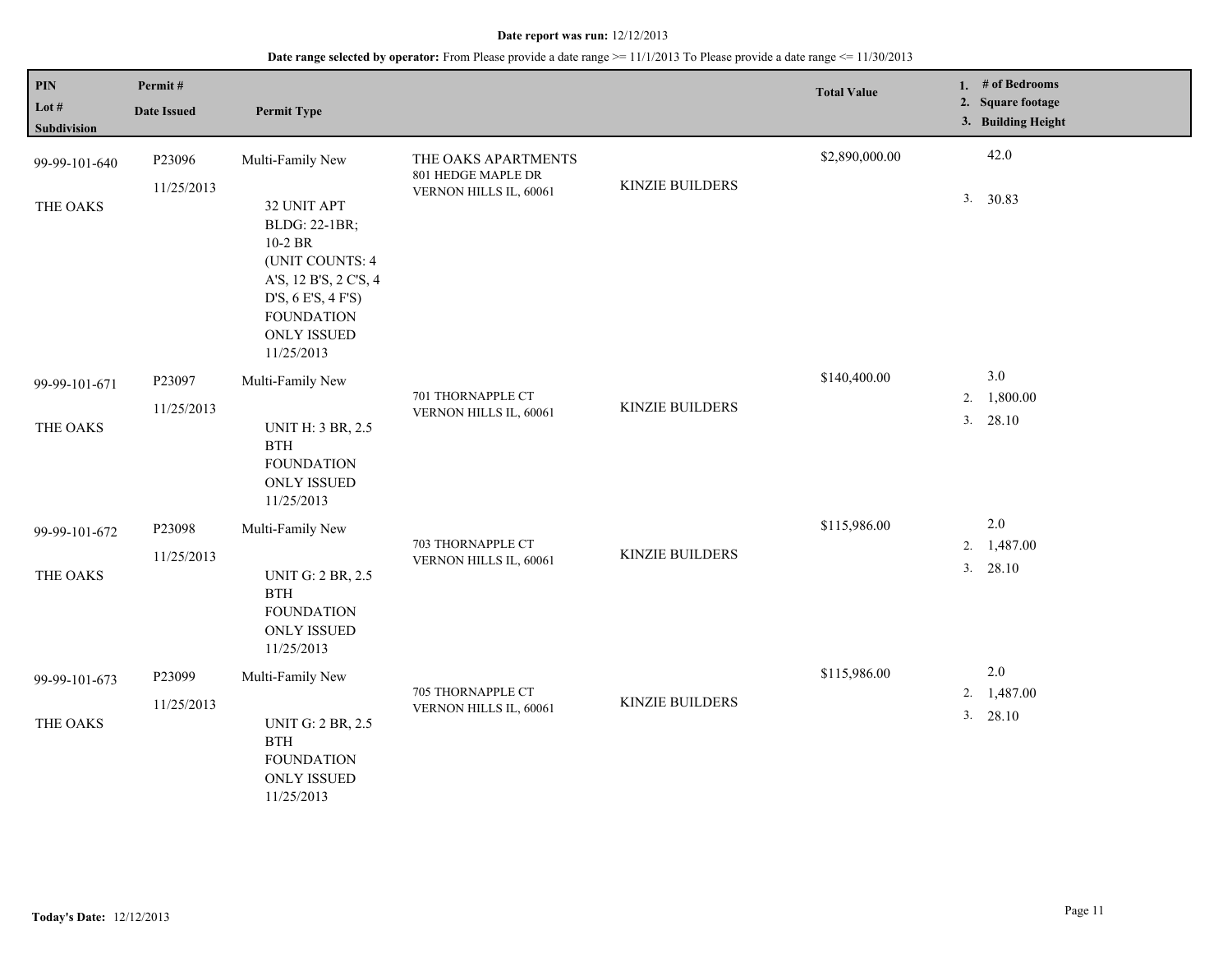| PIN                    | Permit#            |                                                                                                           |                        |                        | <b>Total Value</b> | 1. $#$ of Bedrooms                      |
|------------------------|--------------------|-----------------------------------------------------------------------------------------------------------|------------------------|------------------------|--------------------|-----------------------------------------|
| Lot $#$<br>Subdivision | <b>Date Issued</b> | <b>Permit Type</b>                                                                                        |                        |                        |                    | 2. Square footage<br>3. Building Height |
| 99-99-101-674          | P23101             | Multi-Family New                                                                                          | 707 THORNAPPLE CT      |                        | \$115,986.00       | 2.0<br>1,487.00<br>2.                   |
| THE OAKS               | 11/25/2013         | <b>UNIT G: 2 BR, 2.5</b><br>$\operatorname{BTH}$<br><b>FOUNDATION</b><br><b>ONLY ISSUED</b><br>11/25/2013 | VERNON HILLS IL, 60061 | <b>KINZIE BUILDERS</b> |                    | 3. 28.10                                |
| 99-99-101-675          | P23102             | Multi-Family New                                                                                          | 709 THORNAPPLE CT      |                        | \$115,986.00       | 2.0<br>2. 1,487.00                      |
| THE OAKS               | 11/25/2013         | <b>UNIT G: 2 BR, 2.5</b><br><b>BTH</b><br><b>FOUNDATION</b><br><b>ONLY ISSUED</b><br>11/25/2013           | VERNON HILLS IL, 60061 | KINZIE BUILDERS        |                    | 3. 28.10                                |
| 99-99-101-676          | P23103             | Multi-Family New                                                                                          | 711 THORNAPPLE CT      |                        | \$140,400.00       | 3.0<br>1,800.00<br>2.                   |
| THE OAKS               | 11/25/2013         | <b>UNIT H: 3 BR, 2.5</b><br><b>BTH</b><br><b>FOUNDATION</b><br><b>ONLY ISSUED</b><br>11/25/2013           | VERNON HILLS IL, 60061 | <b>KINZIE BUILDERS</b> |                    | 3. 28.10                                |
| 99-99-101-683          | P23104             | Multi-Family New                                                                                          | 700 THORNAPPLE CT      |                        | \$140,400.00       | 3.0<br>1,800.00<br>2.                   |
| THE OAKS               | 11/25/2013         | <b>UNIT H, 3 BR, 2.5</b><br>TH<br><b>FOUNDATION</b><br><b>ONLY ISSUED</b><br>11/25/2013                   | VERNON HILLS IL, 60061 | <b>KINZIE BUILDERS</b> |                    | 3.<br>28.10                             |
| 99-99-101-684          | P23105             | Multi-Family New                                                                                          | 702 THORNAPPLE CT      |                        | \$115,986.00       | $2.0\,$<br>1,487.00                     |
| THE OAKS               | 11/25/2013         | <b>UNIT G: 2 BR, 2.5</b><br><b>BTH</b><br><b>FOUNDATION</b><br><b>ONLY ISSUED</b><br>11/25/2013           | VERNON HILLS IL, 60061 | KINZIE BUILDERS        |                    | 2.<br>$3. \quad 28.10$                  |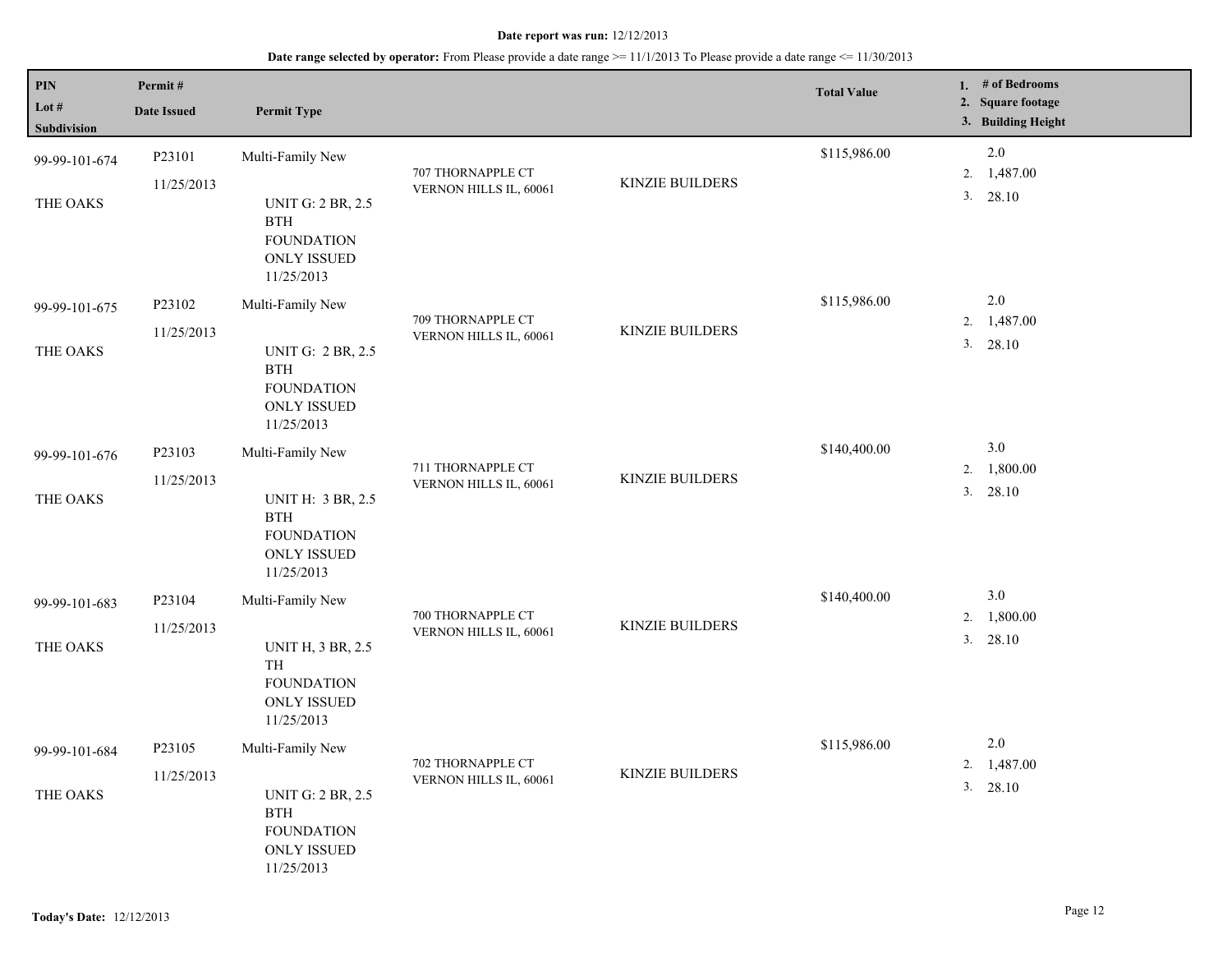| PIN<br>Lot $#$<br>Subdivision | Permit#<br><b>Date Issued</b> | <b>Permit Type</b>                                                                                                  |                                             |                        | <b>Total Value</b> | # of Bedrooms<br>1.<br><b>Square footage</b><br>2.<br>3. Building Height |
|-------------------------------|-------------------------------|---------------------------------------------------------------------------------------------------------------------|---------------------------------------------|------------------------|--------------------|--------------------------------------------------------------------------|
| 99-99-101-685<br>THE OAKS     | P23106<br>11/25/2013          | Multi-Family New<br><b>UNIT G: 2 BR, 2.5</b><br><b>BTH</b><br><b>FOUNDATION</b><br><b>ONLY ISSUED</b><br>11/25/2013 | 704 THORNAPPLE CT<br>VERNON HILLS IL, 60061 | <b>KINZIE BUILDERS</b> | \$115,986.00       | 2.0<br>1,487.00<br>2.<br>3.<br>28.10                                     |
| 99-99-101-686<br>THE OAKS     | P23107<br>11/25/2013          | Multi-Family New<br><b>UNIT G: 2 BR, 2.5</b><br><b>BTH</b><br><b>FOUNDATION</b><br><b>ONLY ISSUED</b><br>11/25/2013 | 706 THORNAPPLE CT<br>VERNON HILLS IL, 60061 | KINZIE BUILDERS        | \$115,986.00       | 2.0<br>1,487.00<br>2.<br>3.<br>28.10                                     |
| 99-99-101-687<br>THE OAKS     | P23108<br>11/25/2013          | Multi-Family New<br><b>UNIT H: 3 BR, 2.5</b><br><b>BTH</b><br><b>FOUNDATION</b><br><b>ONLY ISSUED</b><br>11/25/2013 | 708 THORNAPPLE CT<br>VERNON HILLS IL, 60061 | <b>KINZIE BUILDERS</b> | \$140,400.00       | 3.0<br>1,800.00<br>2.<br>$3. \quad 28.10$                                |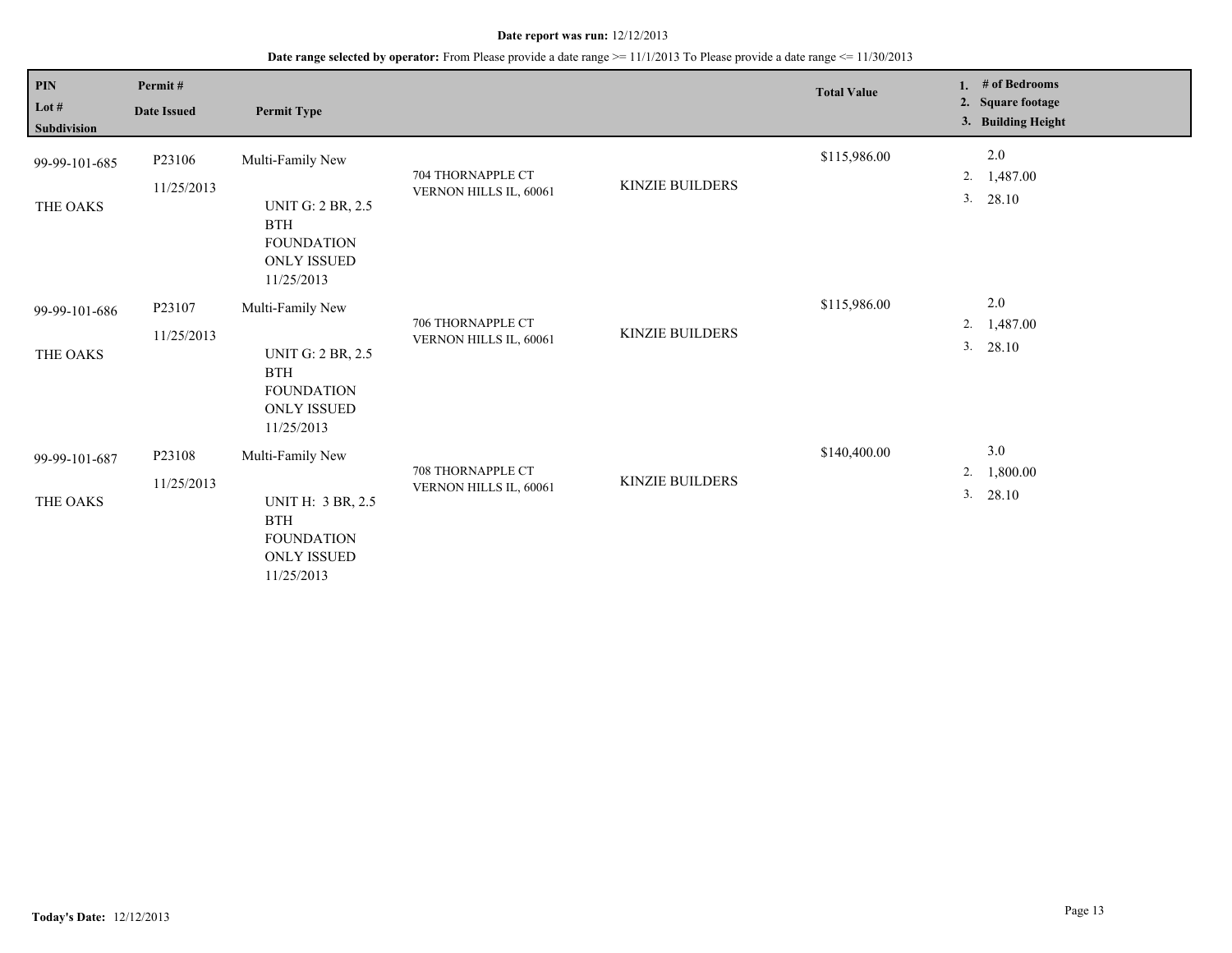| PIN<br>Lot $#$               | Permit#<br><b>Date Issued</b> | <b>Permit Type</b>                                                                                                                                                                                 |                                                           |                                                | <b>Total Value</b> | 1. # of Bedrooms<br>2. Square footage |
|------------------------------|-------------------------------|----------------------------------------------------------------------------------------------------------------------------------------------------------------------------------------------------|-----------------------------------------------------------|------------------------------------------------|--------------------|---------------------------------------|
| Subdivision<br>11-32-405-001 | P23109<br>11/25/2013          | Misc. Residential<br>Siding<br><b>REMOVE FRONT</b><br><b>BRICK, SIDING</b><br><b>ENTIRE HOUSE.</b>                                                                                                 | 1101 GRANT PL VERNON<br><b>HILLS IL, 60061</b>            | WINDOW WORKS, INC                              | \$24,000.00        | 3. Building Height                    |
|                              |                               | <b>REMOVE</b><br>SIDELIGHT,<br><b>INSTALL</b><br>PLYWOOD/DRYW<br>ALL; REPLACE<br>W/SINGLE DOOR.<br>REPLACE PATIO<br>DOOR W/WINDOW.<br>REPLACE LR<br>WINDOWS WITH<br><b>PICTURE</b><br>WINDOW, ETC. |                                                           |                                                |                    |                                       |
| 99-99-990-116                | P23110<br>11/26/2013          | Water Heater<br>water heater                                                                                                                                                                       | 1004 HAYES CT VERNON<br><b>HILLS IL, 60061</b>            | <b>B. KIESGEN PLUMBING</b>                     | \$766.00           |                                       |
| 15-07-214-022                | P23113                        | Re-Roofing                                                                                                                                                                                         | 156 S FIORE PKWY<br>VERNON HILLS IL, 60061                | D & L CONSTRUCTION                             | \$8,200.00         |                                       |
|                              | 11/26/2013                    | <b>REROOF</b>                                                                                                                                                                                      |                                                           |                                                |                    |                                       |
| 15-06-410-008                | P23114                        | Furnace                                                                                                                                                                                            | <b>68 N STERLING HEIGHTS</b><br>RD VERNON HILLS IL, 60061 | ARS OF ILLINOIS (AMERIC/<br><b>RESIDENTIAL</b> | \$2,300.00         |                                       |
|                              | 11/26/2013                    | <b>FURNACE</b>                                                                                                                                                                                     |                                                           |                                                |                    |                                       |
| 99-99-992-641                | P23116                        | Fence                                                                                                                                                                                              | 236 E RANNEY AV VERNON<br><b>HILLS IL, 60061</b>          | NORTHWEST CEDAR PROD                           | \$7,000.00         |                                       |
|                              | 11/27/2013                    | <b>FENCE</b>                                                                                                                                                                                       |                                                           |                                                |                    | 3.4.00                                |
| 15-05-402-003                | P23117                        | Water Heater                                                                                                                                                                                       | 302 ALEXANDRIA DR<br>VERNON HILLS IL, 60061               | ALL STAR PLUMBING                              | \$700.00           |                                       |
|                              | 11/27/2013                    | <b>WATER HEATER</b>                                                                                                                                                                                |                                                           |                                                |                    |                                       |